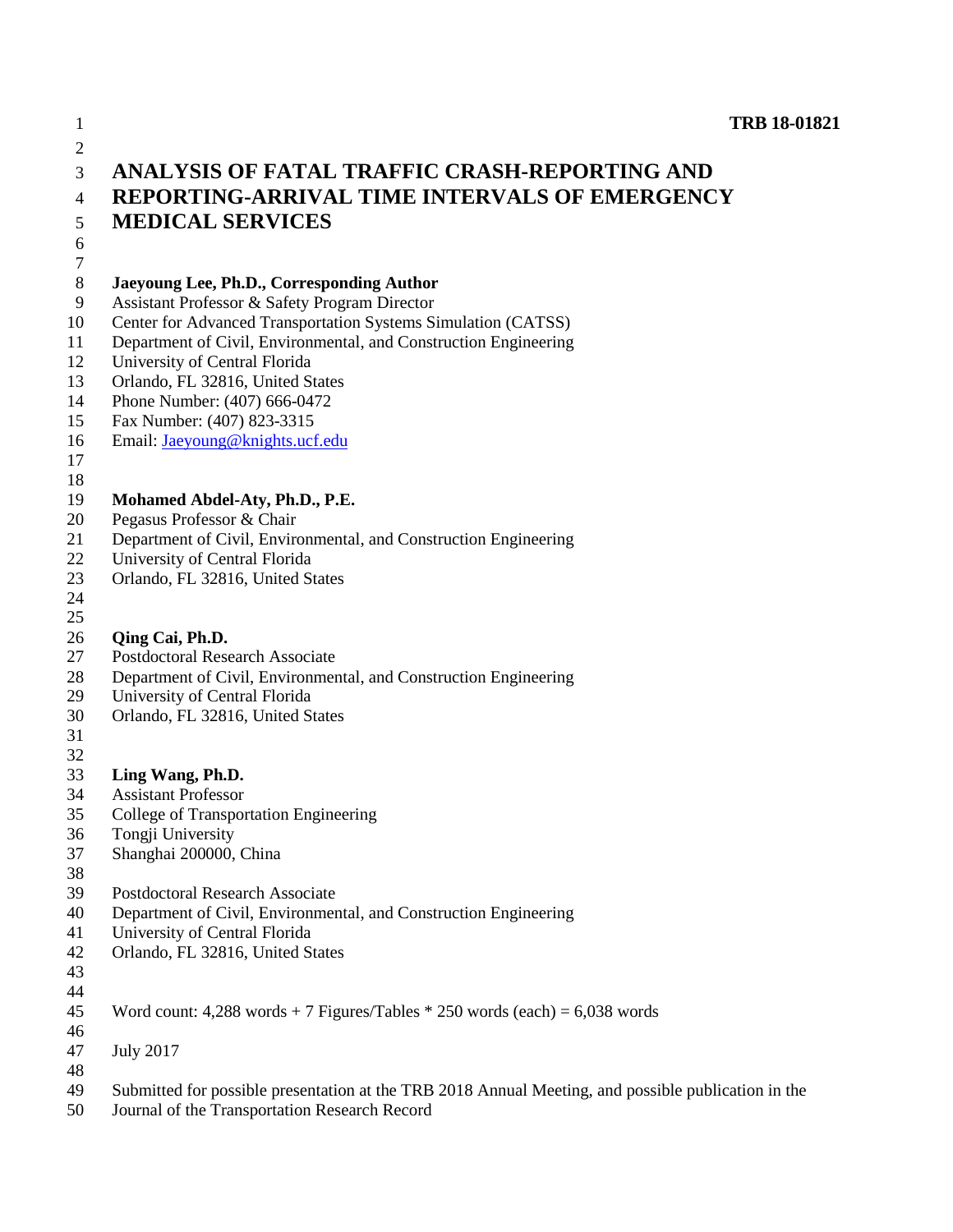### **ABSTRACT**

 Emergency Medical Services (EMS) play a vital role in the post-crash effort to reduce fatalities by providing first-aid and transportation to medical facilities. This study aims to analyze the time required for crash reporting and EMS arrival in fatal traffic crashes and to identify relevant crash, roadway, environmental and zonal socio-economic factors. The time required for EMS reporting and arrivals were calculated by location type (urban or rural) and roadway functional classification using Florida data. Subsequently, a variety of duration models were estimated to reveal contributing factors for the crash-reporting and reporting-arrival intervals. Although about 90% of fatal crashes are reported to EMS within ten minutes in both urban and rural settings, EMS average reporting time in rural areas (4.5 min) is greater than in urban areas (3 min). Moreover, freeways require longer time for EMS arrival (8.3 min) compared to conventional roadways (6.8 min). It was shown that the log-logistic and gamma models perform the best for the crash-reporting and reporting-arrival intervals, respectively. The modeling results reveal that both EMS reporting and arrival times are related to the crash, roadway, environmental, and socio-economic factors. The key findings indicate that EMS reporting and arrival times differ significantly according to the urban/rural designation and road functional classification, and that they have statistically significant relationship with various factors. It is expected that the findings from this study can be used to develop effective and practical strategic plans to minimize EMS reporting and arrival time and, therefore, decrease the likelihood of fatalities.

**Keywords:** EMS, emergency medical service, reporting time, response time, duration model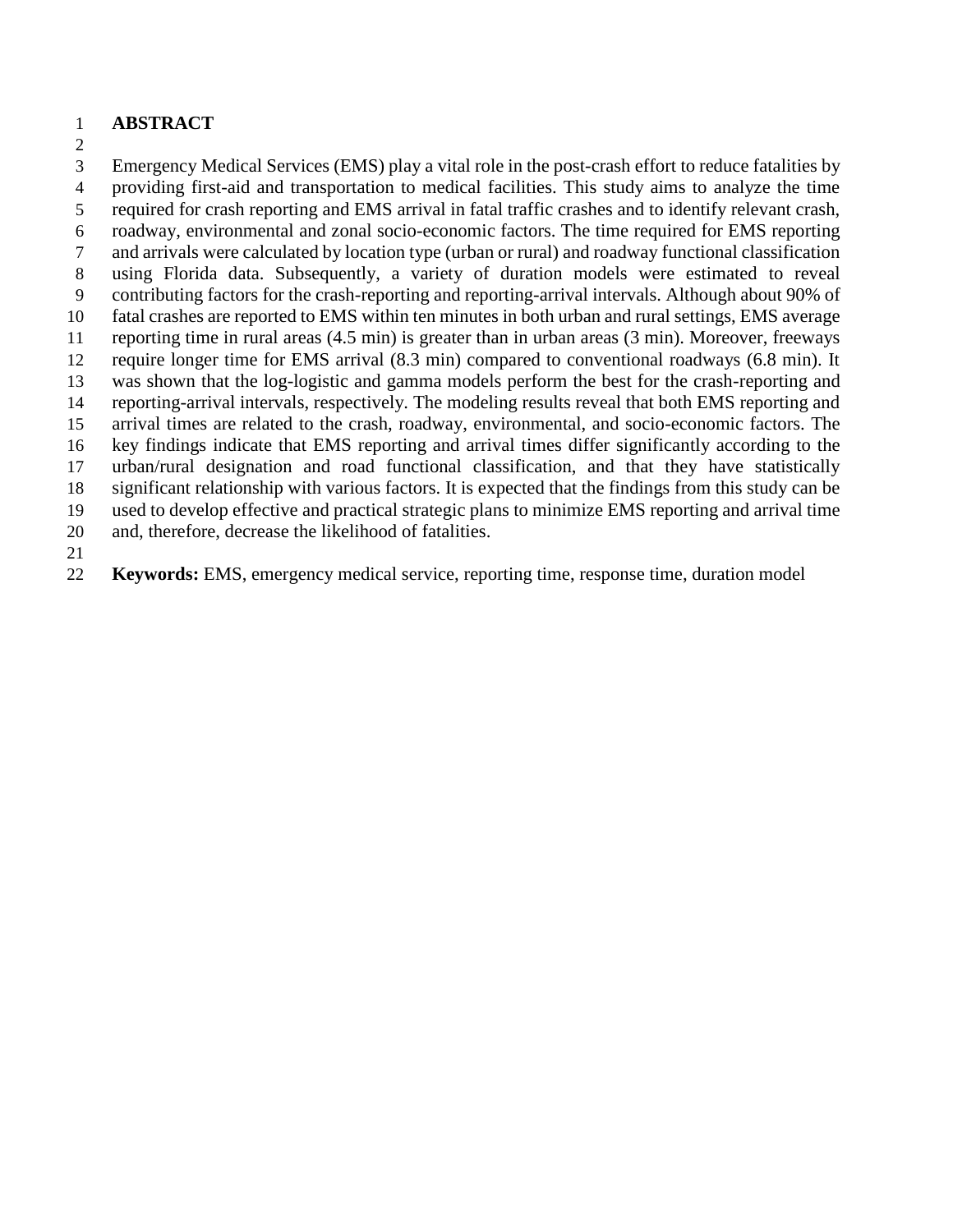### **INTRODUCTION**

 According to the United States National Highway Transportation Safety Administration (NHTSA), close to 30,000 people are killed from traffic crashes every year *[\(1\)](#page-13-0)*. In 2014, slightly more than 10 out of every 100,000 of the population were killed from traffic crashes, which indicate that traffic crashes are one of the major public health concerns. Over the last several decades, many efforts have been made to reduce traffic fatalities. One of the efforts is to quickly and efficiently dispatch Emergency Medical Services (EMS) to the crash scene. EMS has played a vital role in reducing fatalities by providing first-aid and transportation to medical facilities as one of the post-crash countermeasures. According to [Clark et al.](#page-13-1) *(2)*, the majority of deaths caused by traffic crashes happen before the patient has arrived to a hospital, indicating that efficient EMS can reduce the impact of traffic crashes. Especially, EMS has been proven to be effective to minimize the fatality rates *[\(3,](#page-13-2) [4\)](#page-13-3)*. In general, the time interval between crash occurrence and reporting (T1) and the time interval

- between reporting and EMS arrival on the scene (T2) are the two major factors for EMS *[\(2,](#page-13-1) [3,](#page-13-2) [5,](#page-13-4)*
- *[6\)](#page-13-5)*. Several studies investigated the relationship between the outcome of traffic crashes and the
- time intervals (i.e., T1 and T2). [Castrén et al.](#page-13-6) *(7)* found that fatalities would be reduced by 6% as
- T1 is reduced by 1 minute. Also, [Sánchez-Mangas et al.](#page-13-3) *(4)* uncovered that 10 minutes reduction
- in T2 can decrease the probability of traffic fatalities by one-third.
- 

Despite of the importance of rapid EMS response, only few studies have explored the

- contributing factors for the time required for reporting and arrival. [Brodsky](#page-13-2) *(3)* explored the
- factors for delays of reporting time of EMS in traffic crashes. Three explanatory variables,
- population density, traffic density, and hour of day, were tested for association with an extremely
- delayed reporting time using logistic regression. Other factors, such as crash, road type, and
- severity of injury, showed little association with delays. The author also found that notification
- delays are likely to be accompanied by longer ambulance response time as ambulance stations cover broad areas in remote counties. [Yasunaga et al.](#page-13-7) *(8)* analyzed the time between emergency
- call and ambulance arrival using population density for cardiac arrest cases. The authors found
- that the mean call-response intervals in low-density and high-density were 9.3 and 6.2 minutes,
- respectively. The distribution of EMS centers was almost proportional to the size of the
- population. EMS resource allocation according to population size may cause disparities in
- response times. Increasing the number of ambulances could decrease call-response intervals
- across large, sparsely populated areas. [Evanco](#page-13-8) *(9)* and [Gonzalez et al.](#page-13-9) *(10)* identified that longer
- T1 and T2 can be observed in the crashes that occurred in rural areas. [Brodsky](#page-13-10) *(11)* found that
- crashes occurring during nighttime and on interstate highways need more time to be reported. In
- the study of [Meng and Weng](#page-13-11) *(12)*, it was shown that crashes happening on holidays and those
- with poor light condition may have longer T1. [Meng and Weng](#page-13-11) *(12)* and [Yasmin et al.](#page-13-12) *(13)* commonly found that the time of crash occurrence, road type, holiday, and weather were found
- to be significant factors for T2.
- 
- Nevertheless, these studies attempted the limited number of variables to explain EMS reporting
- and arrival time, such as crash characteristics, population density, etc. Therefore, this study aims
- to analyze the time required for EMS reporting and dispatch in fatal traffic crashes using various
- explanatory factors including crash, roadway, environmental, and zonal socio-economic factors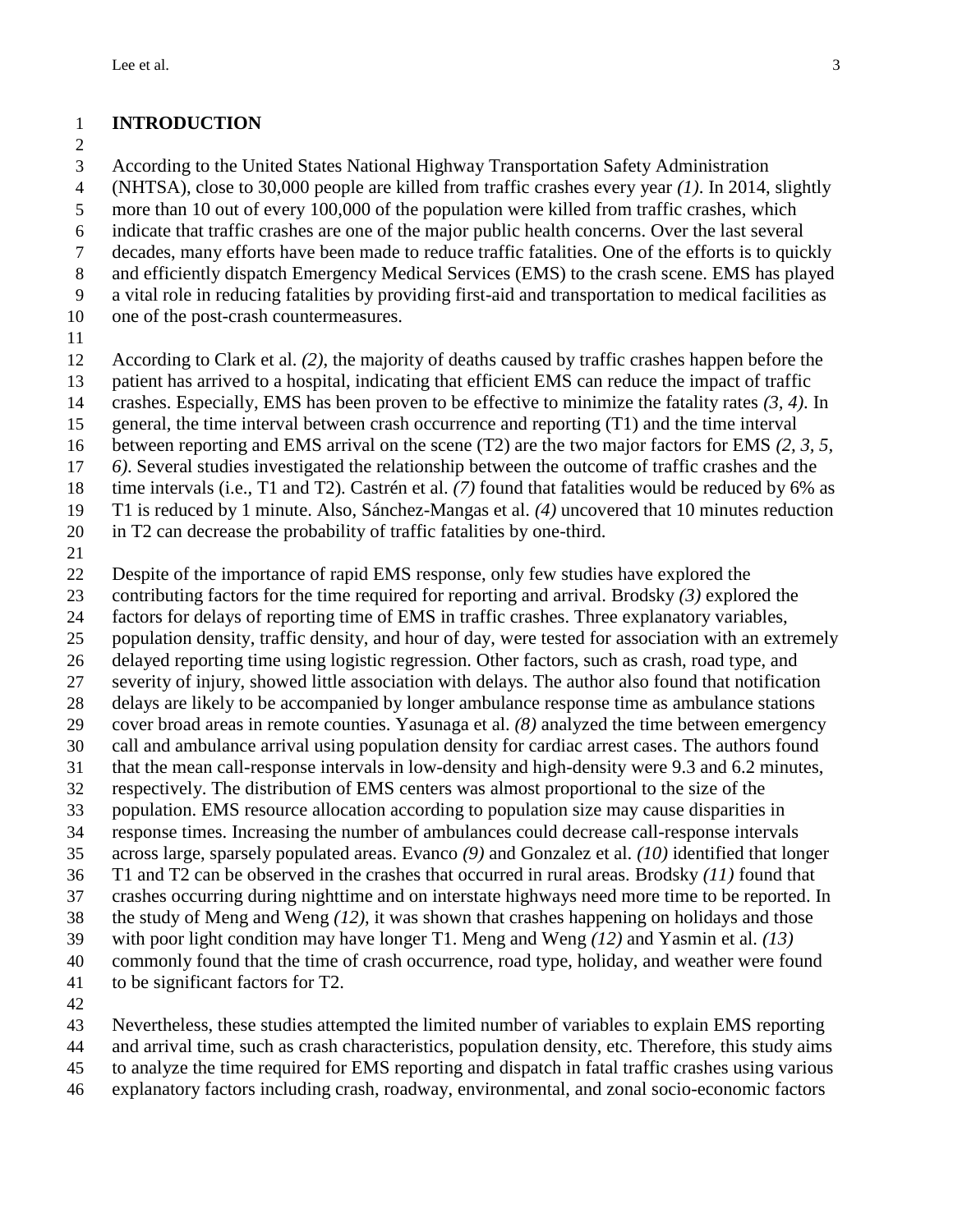using duration models. Also, several suggestions to shorten EMS reporting and arrival time intervals are provided based on the modeling results.

### **METHODS**

#### *Study Design*

The research team defined the time interval between crash occurrence and notification to EMS as

T1 (i.e., crash-reporting interval); and the time interval between the notification to EMS and

 EMS arrival on the scene as T2 (i.e., reporting-arrival interval) as shown in Figure 1. The overall average crash-reporting and reporting-arrival intervals were calculated and then the average

crash-reporting and reporting-arrival intervals by geographic locations (urban/rural) and roadway

functional classifications were computed. Furthermore, two duration models were developed to

identify significant factors for crash-reporting and reporting-arrival intervals. Hazard-based

duration models have been extensively applied to the public health, medical/biometrics,

industrial, and transportation engineering fields. The variable of interest in duration models is

survival time that elapsed from the beginning of an event until its ending. In this study, crash-

reporting and reporting-arrival intervals were used as two targets of the duration models. The

distributional form of the error term determines the duration regression model. Five distributions

including exponential, gamma, log-logistic, lognormal, and Weibull were attempted for crash-

reporting and reporting-arrival intervals. The models with the best fit were determined as the best

models and utilized to reveal significant factors for the reporting and arrival times, respectively.



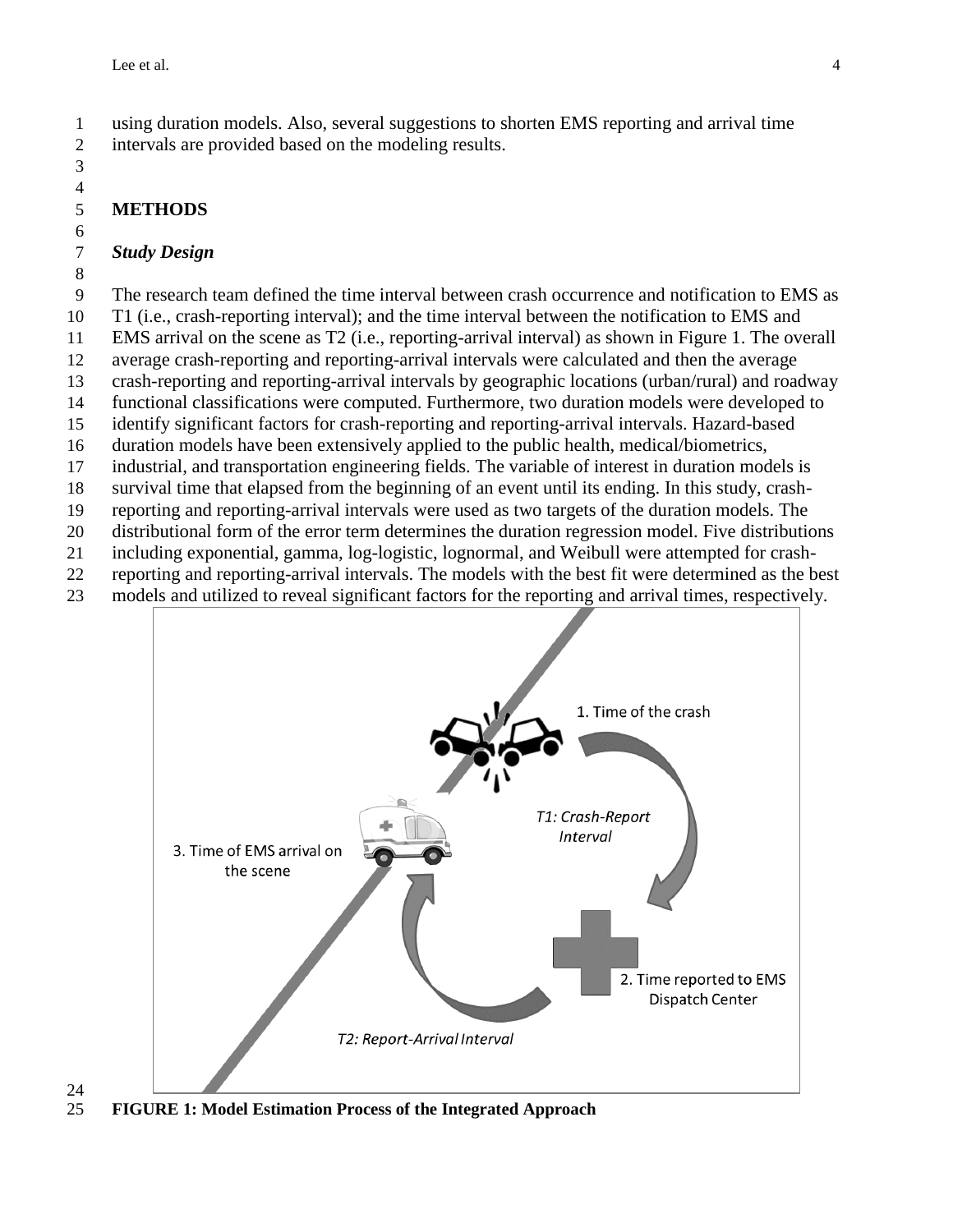### *Study Population and Data*

 In order to achieve the objectives of this study, various data were collected from multiple sources. Six years of fatal crash and associated data (2005-2010) in Florida were collected from the FARS (Fatal Analysis Reporting System). These include information of crash location, time, occupant(s), roadway functional classification, light conditions, lane counts, weather, and so forth. Traffic Analysis Zones (TAZ)-based data were collected from the Florida Department of Transportation such as employment, school enrollment, car-ownership, traffic volume, roadway density, et cetera. Furthermore, population and commuter characteristics data were obtained from the U.S. Census Bureau. Lastly, land-use data (i.e. agriculture, industry, mining, public, residential land-use, etc.) were acquired from the Florida Department of Revenue. The collected data were processed for exploratory analysis and developing duration models. The prepared data are summarized in Table 1.

### *Duration Modeling*

 The author adopted a duration model to estimate the two target variables: T1, the interval between crash occurrence and reporting; and T2, the interval between crash reporting and EMS arrival. Hazard-based duration models have been used in the fields of biometrics, economics, marketing, and industrial engineering fields as a means of determining causality in duration data and also applied in the transportation field. In the transportation field, duration models have been used in crash analysis *[\(14,](#page-13-13) [15\)](#page-13-14)*, travel behavior *[\(16-19\)](#page-13-15)*, car ownership *[\(20-22\)](#page-14-0)*, travel delay *[\(23-](#page-14-1) [25\)](#page-14-1)*, and highway visibility *[\(26\)](#page-14-2)*. Both [Nam and Mannering](#page-13-13) *(14)* and [Chung](#page-13-14) *(15)* explored the incident durations using hazard-based duration models. In this study, the authors adopted the duration model for investigating the crash-reporting and reporting-EMS arrival time intervals. The variable of interest in a duration model is the survival time that elapsed from the beginning of an event until its end. In this study, duration time can be regarded as the duration that starts when a crash occurs and ends when it is reported (T1). Also, it can be considered as the waiting duration that starts when the crash is reported and ends when EMS vehicle arrives on the crash scene (T2). Therefore, a duration model is appropriately used in this study. To the authors' best knowledge, hazard-based duration models have not been used for EMS reporting or dispatch time analysis. For more detailed information for failure rate or hazard function, please refer to [Bhat](#page-13-15) *(16)*. The most commonly used approach to model duration data is the proportional hazard model. The proportional hazard models for duration data usually assume that the explanatory variables take a constant proportional effect on an unspecified baseline hazard function. Although this assumption may relieve the estimation efforts of the model, it may not be applicable when the constant proportional assumption is violated.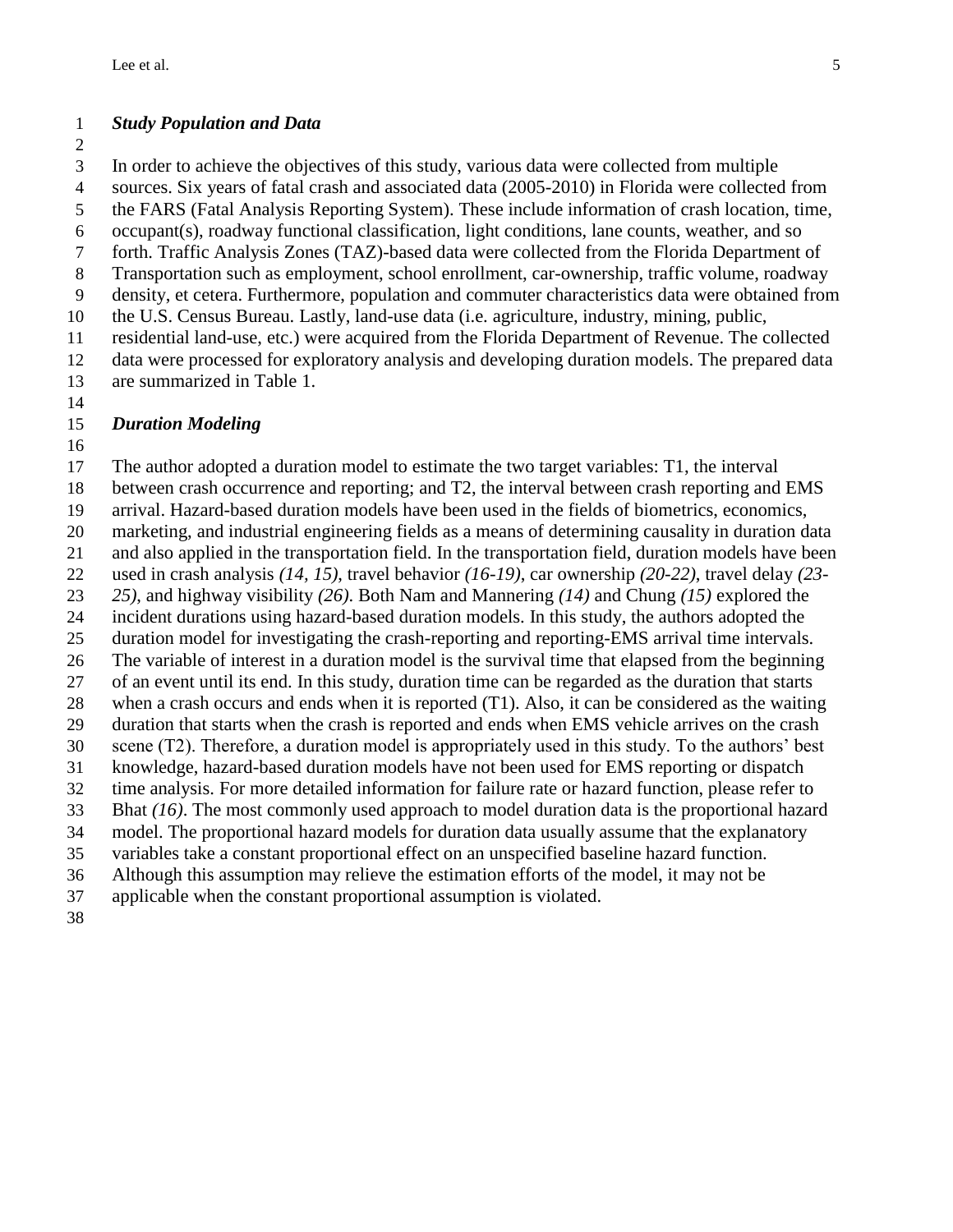| Category                     | <b>Variables</b>                                  | <b>Mean</b> | <b>Stdev</b> | Min              | <b>Max</b>     | <b>Source</b>               |
|------------------------------|---------------------------------------------------|-------------|--------------|------------------|----------------|-----------------------------|
| Target                       | T1: Crash-Reporting Interval                      | 3.642       | 8.252        | $\overline{0}$   | 120            |                             |
| variables                    | T2: Reporting-Arrival Interval                    | 7.055       | 4.919        | 1                | 104            |                             |
|                              | Number of killed persons in the crash             | 1.103       | 0.378        | 1                | $\overline{7}$ | <b>NHTSA</b>                |
|                              | Number of total persons in the crash              | 2.636       | 1.888        | 1                | 57             | <b>FARS</b>                 |
| Person                       | Proportion of killed persons in the crash         | 0.560       | 0.288        | 0.018            | 1              |                             |
|                              | Whether all crash-involved persons were<br>killed | 0.265       | 0.441        | $\mathbf{0}$     | 1              |                             |
|                              | Log (vehicle-miles-traveled per square mile)      | 9.235       | 2.065        | $\theta$         | 15.373         | <b>FDOT</b>                 |
| Traffic                      | Proportion of heavy vehicle traffic               | 0.074       | 0.053        | $\boldsymbol{0}$ | 0.428          |                             |
|                              | Freeway/expressway                                | 0.167       | 0.373        | $\boldsymbol{0}$ | 1              |                             |
| Functional<br>classification | Arterial road                                     | 0.465       | 0.499        | $\boldsymbol{0}$ | $\mathbf{1}$   |                             |
|                              | Collector                                         | 0.004       | 0.066        | $\overline{0}$   | $\mathbf{1}$   | <b>NHTSA</b><br><b>FARS</b> |
|                              | Lane counts                                       | 2.400       | 0.849        | $\boldsymbol{0}$ | 9              |                             |
| Roadway                      | curve                                             | 0.186       | 0.389        | $\boldsymbol{0}$ | $\mathbf{1}$   |                             |
|                              | Log (road length per square mile)                 | 1.772       | 0.915        | $\boldsymbol{0}$ | 7.823          | <b>FDOT</b>                 |
|                              | intersection                                      | 0.316       | 0.465        | $\boldsymbol{0}$ | 1              |                             |
| Location                     | interchange                                       | 0.014       | 0.119        | $\boldsymbol{0}$ | 1              |                             |
|                              | ramp                                              | 0.011       | 0.105        | $\mathbf{0}$     | 1              |                             |
|                              | Urban (vs. rural)                                 | 0.591       | 0.492        | $\boldsymbol{0}$ | $\mathbf{1}$   |                             |
| Driver action                | Hit-and-run involved                              | 0.060       | 0.237        | $\boldsymbol{0}$ | 1              |                             |
|                              | Rain                                              | 0.062       | 0.242        | $\boldsymbol{0}$ | $\mathbf{1}$   | <b>NHTSA</b>                |
| Environment                  | Fog                                               | 0.011       | 0.106        | $\boldsymbol{0}$ | 1              | <b>FARS</b>                 |
|                              | Wet pavement                                      | 0.112       | 0.315        | $\overline{0}$   |                |                             |
|                              | Dark without lighting                             | 0.286       | 0.452        | $\boldsymbol{0}$ | 1              |                             |
| Lighting                     | Dark with lighting                                | 0.277       | 0.448        | $\boldsymbol{0}$ | $\mathbf{1}$   |                             |
| condition                    | Dawn                                              | 0.019       | 0.138        | $\boldsymbol{0}$ | 1              |                             |
|                              | Dusk                                              | 0.024       | 0.152        | $\boldsymbol{0}$ | 1              |                             |
|                              | Proportion of agriculture areas                   | 0.109       | 0.238        | $\mathbf{0}$     | 0.994          |                             |
|                              | Proportion of industrial areas                    | 0.020       | 0.069        | $\boldsymbol{0}$ | 0.963          |                             |
|                              | Proportion of institutional areas                 | 0.020       | 0.063        | $\boldsymbol{0}$ | 0.986          |                             |
| Land-use                     | Proportion of mining areas                        | 0.001       | 0.016        | $\boldsymbol{0}$ | 0.537          |                             |
|                              | Proportion of public areas                        | 0.056       | 0.125        | $\boldsymbol{0}$ | 1              |                             |
|                              | Proportion of recreational areas                  | 0.029       | 0.094        | $\overline{0}$   | 0.929          |                             |
|                              | Proportion of residential areas                   | 0.178       | 0.229        | $\boldsymbol{0}$ | 1              |                             |
|                              | Proportion of retail and office areas             | 0.048       | 0.100        | $\overline{0}$   | $\overline{1}$ |                             |
| Car-                         | Proportion of family with no vehicle              | 0.072       | 0.075        | $\mathbf{0}$     | 0.73           |                             |
| ownership                    | Proportion of family with 2 or more vehicles      | 0.540       | 0.163        | $\boldsymbol{0}$ |                |                             |
|                              | Log (population density)                          | 6.473       | 2.027        | $\boldsymbol{0}$ | 10.837         | <b>FDOT</b>                 |
|                              | Log (employment density)                          | 5.572       | 2.232        | $\boldsymbol{0}$ | 12.074         |                             |
| Socio-                       | Log (school enrollment density)                   | 3.260       | 2.969        | $\boldsymbol{0}$ | 11.856         |                             |
| demographic                  | Proportion of industrial employments              | 0.207       | 0.237        | $\boldsymbol{0}$ |                |                             |
|                              | Proportion of commercial employments              | 0.281       | 0.207        | $\boldsymbol{0}$ |                |                             |
|                              | Proportion of service employments                 | 0.505       | 0.234        | $\boldsymbol{0}$ | 1              |                             |
|                              | Proportion of commuters using car                 | 0.896       | 0.068        | $\boldsymbol{0}$ |                |                             |
|                              | Proportion of commuters using public transit      | 0.020       | 0.037        | $\boldsymbol{0}$ | 0.549          |                             |
| Commuter                     | Proportion of commuters using bicycle             | 0.006       | 0.013        | $\boldsymbol{0}$ | 0.234          |                             |
|                              | Proportion of commuters who walk                  | 0.016       | 0.025        | $\boldsymbol{0}$ | 0.437          |                             |
|                              | Proportion of people working at home              | 0.045       | 0.036        | $\overline{0}$   | 0.807          |                             |

1 **TABLE 1: Descriptive Statistics of the Prepared Data**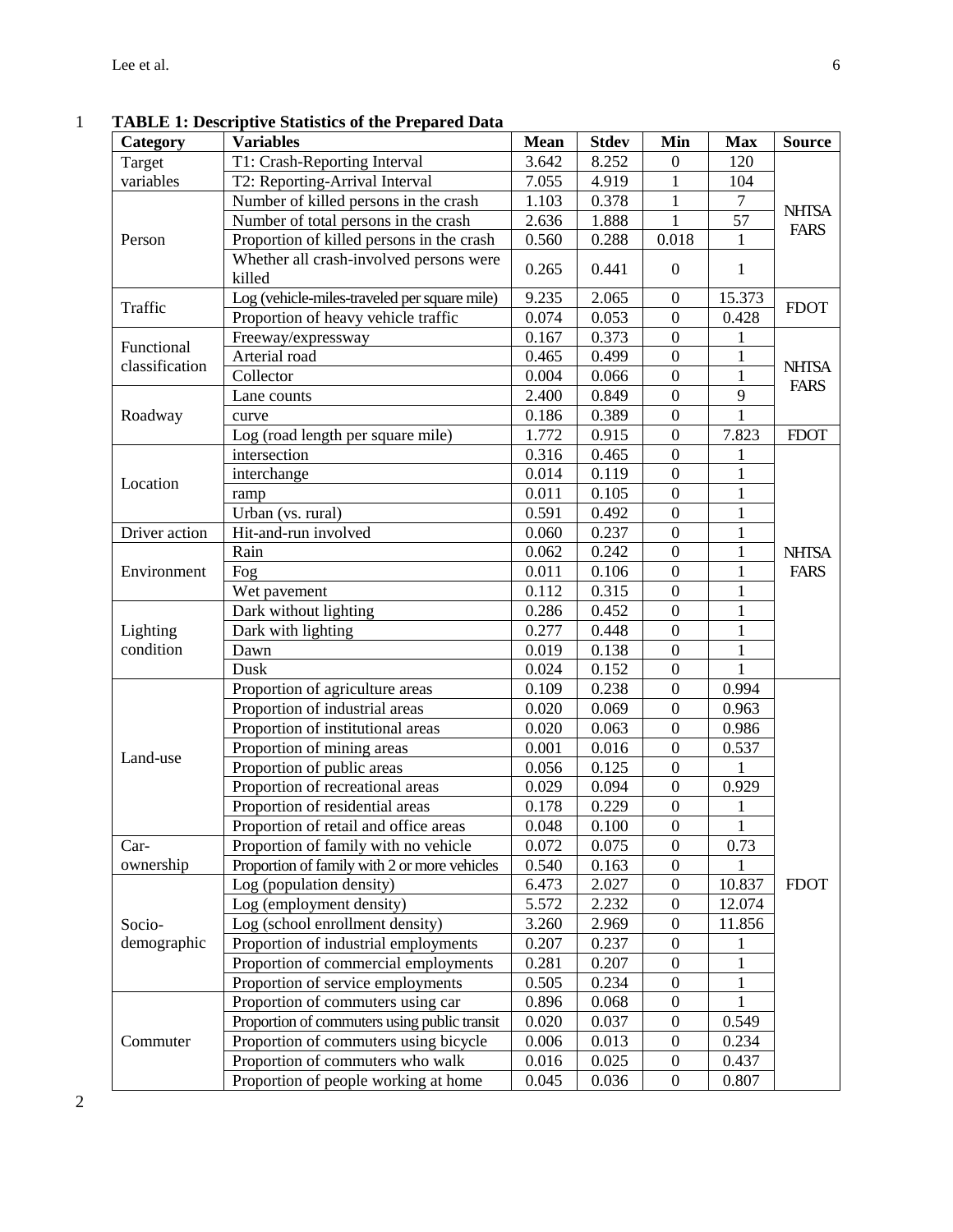An alternative approach is the accelerated hazard model, which is mainly used in reliability

theory and industrial experiments. In our study, a parametric hazard approach is adopted because

its hazard function can be flexibly chosen. In the accelerated hazard model, the natural logarithm

of the duration time, log t, is expressed as a linear function of the covariates, yielding the linear

 model as following Equation (1): 

$$
\ln(t_j) = X_j \beta + \varepsilon_j \tag{1}
$$

7 where  $X_i$  is a vector of covariates,  $\beta$  is a vector of regression coefficients, and  $\varepsilon_i$  is the error with  $\delta$  density f(ε). It is noted that  $(t_i + 1)$  was used for T1 instead of  $(t_i)$  in the equation as there are excessive zero values in T1, which means the crashes are reported within one minute.

The distributional form of the error term determines the regression model. If we let *f(ε)* be the

 logistic density, the log-logistic regression is obtained. If we let *f(ε)* be the standard normal density, the lognormal regression is obtained. Setting *f(ε)* equal to the extreme-value density

yields the exponential and the Weibull regression models. Several parametric distributions can

be assumed including exponential, gamma, log-logistic, log-normal, and Weibull. These five

types of models were developed of which the best models were determined based on Median

Absolute Deviation (MAD), which is the mean of absolute differences between predicted and

- observed values.
- 

# **RESULTS**

### *Explanatory Analysis of Crash-Reporting and Reporting-Arrival Intervals*

 Overall 11,071 fatal crash cases were used in this study. The crash-reporting (T1) and reporting- arrival (T2) intervals were explored and the results are shown in Tables 2-3, respectively. Figure 2 shows the distributions of T1 and T2. It was revealed that the overall average crash-reporting T1 and T2 are 3.64 and 7.05 minutes, respectively. Nearly 95% of fatal crashes were reported within 10 minutes and EMS arrive on the crash scene within 10 minutes in 84% of the cases. Only 15% of fatal crashes need 10 to 20 minutes for EMS arrivals. Nevertheless, there is a variance in crash-reporting and reporting-arrival intervals by geographic locations (urban/rural) and roadway functional classifications (freeway/expressway, conventional road, etc.). Thus, the research team analyzed crash-reporting and reporting-arrival intervals by these locations and roadway functional classifications. It was shown that average crash-reporting intervals in the urban and rural areas are 3.03 and 4.53 minutes, respectively. Eighty percent of fatal crashes are reported within 5 minutes in the rural areas whereas almost 90% are reported within 5 minutes in the urban area. In the rural areas, only 27% of EMS arrive on the scene within 5 minutes while 56% in the urban areas need 5 minutes for EMS arrival on the scene after the notification. In case of average crash-reporting and reporting-arrival intervals by roadway functional classifications, there is no considerable difference in the average crash-reporting interval on the freeway/expressway (3.82 min) and conventional road (3.61 min). In contrast, the average reporting-arrival interval on the freeways/expressways (8.25 min) is longer than that on the

conventional roads (6.82 min).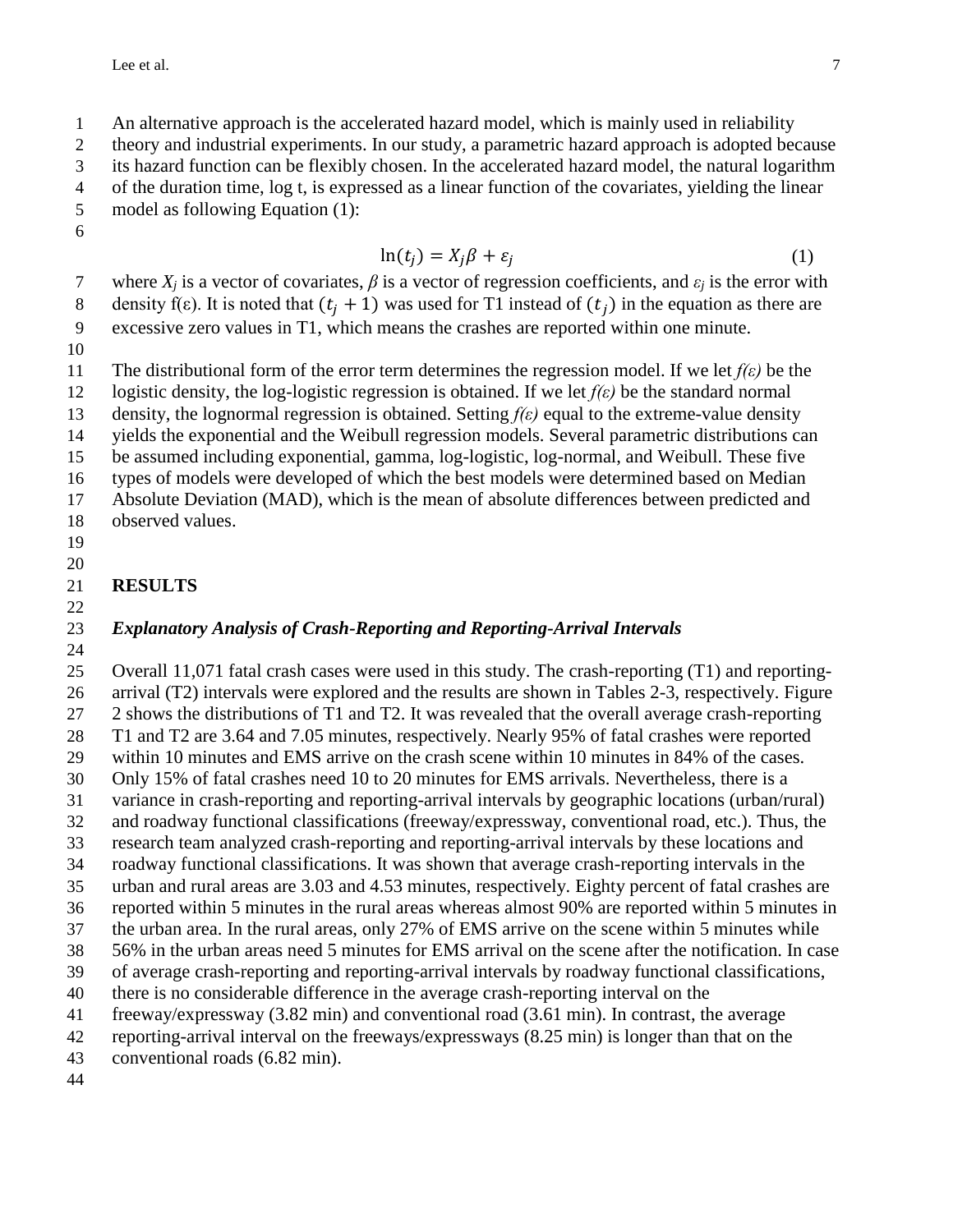### 1 **TABLE 2: Descriptive Statistics and Distribution of Crash-Reporting Interval (T1)**

2 (a) Descriptive statistics

| <b>Location Type</b> |       | <b>Mean</b> | <b>Stdev</b> |  | Э2 | Q3 | O4  |  |
|----------------------|-------|-------------|--------------|--|----|----|-----|--|
| Overall              | 11071 | 3.642       | 8.252        |  |    |    | 120 |  |
| Urban                | 6546  | 3.027       | 7.555        |  |    |    | 120 |  |
| Rural                | 4525  | 4.533       | 9.094        |  |    |    | 120 |  |
| Freeway/expressway   | 1846  | 3.819       | 6.974        |  |    |    | 115 |  |
| Conventional road    | 9225  | 3.607       | 8.484        |  |    |    | 120 |  |
|                      |       |             |              |  |    |    |     |  |

3 \*Q1, Q2, Q3, and Q4 stand for First, Second, Third, and Fourth Quartiles, respectively.

# $\begin{array}{c} 3 \\ 4 \\ 5 \end{array}$

| (b) Distribution |
|------------------|
|                  |

| <b>Required time</b> | <b>Overall</b> | Urban | <b>Rural</b> | <b>Conventional</b><br><b>Freeway</b><br>/expressway |       |
|----------------------|----------------|-------|--------------|------------------------------------------------------|-------|
| 5 min or less        | 79.8%          | 84.3% | 73.2%        | 75.7%                                                | 80.6% |
| $5-10$ min           | 14.1%          | 11.4% | 18.1%        | 17.3%                                                | 13.5% |
| $11-15$ min          | 2.79%          | 1.85% | 4.15%        | 3.47%                                                | 2.66% |
| $15-20$ min          | 1.06%          | 0.73% | 1.52%        | 1.57%                                                | 0.95% |
| $21-25$ min          | 0.43%          | 0.31% | 0.62%        | 0.76%                                                | 0.37% |
| 26-30 min            | 0.32%          | 0.24% | 0.42%        | 0.27%                                                | 0.33% |
| More than 30 min     | 1.50%          | 1.17% | 1.99%        | 0.93%                                                | 1.59% |

6 7

### 8 **TABLE 3: Descriptive Statistics and Distribution of Reporting-Arrival Interval (T2)**

(a) Descriptive statistics

| <b>Location Type</b>                                                                                     |       | <b>Mean</b> | <b>Stdev</b> | 01 | 02 | 93 | 94  |
|----------------------------------------------------------------------------------------------------------|-------|-------------|--------------|----|----|----|-----|
| Overall                                                                                                  | 11071 | 7.055       | 4.919        |    |    |    | 104 |
| Urban                                                                                                    | 6546  | 5.824       | 3.879        |    |    |    |     |
| Rural                                                                                                    | 4525  | 8.836       | 5.664        |    |    |    | 104 |
| Freeways/expressways                                                                                     | 1846  | 8.246       | 4.687        |    |    | 10 | 65  |
| Conventional roads                                                                                       | 9225  | 6.816       | 4.930        |    |    |    | 104 |
| $\sim$ $\sim$ $\sim$<br>$\overline{101}$ $\overline{10}$ $\overline{10}$ $\overline{11}$ $\overline{10}$ |       | 1.771.1     |              |    |    |    |     |

10 \*Q1, Q2, Q3, and Q4 stand for First, Second, Third, and Fourth Quartiles, respectively.

# $\frac{11}{12}$

| (b) Distribution     |                |       |              |                               |                             |  |  |  |
|----------------------|----------------|-------|--------------|-------------------------------|-----------------------------|--|--|--|
| <b>Required time</b> | <b>Overall</b> | Urban | <b>Rural</b> | <b>Freeway</b><br>/expressway | <b>Conventional</b><br>road |  |  |  |
| 5 min or less        | 30.4%          | 39.5% | 17.3%        | 16.7%                         | 33.2%                       |  |  |  |
| $5-10$ min           | 49.0%          | 49.7% | 48.0%        | 52.8%                         | 48.3%                       |  |  |  |
| $11-15$ min          | 14.4%          | 8.36% | 23.1%        | 22.3%                         | 12.8%                       |  |  |  |
| $15-20$ min          | 3.91%          | 1.50% | 7.40%        | 5.85%                         | 3.52%                       |  |  |  |
| $21-25$ min          | 1.29%          | 0.43% | 2.54%        | 1.30%                         | 1.29%                       |  |  |  |
| $26-30$ min          | 0.47%          | 0.23% | 0.82%        | 0.60%                         | 0.44%                       |  |  |  |
| More than 30 min     | 0.53%          | 0.28% | 0.85%        | 0.45%                         | 0.45%                       |  |  |  |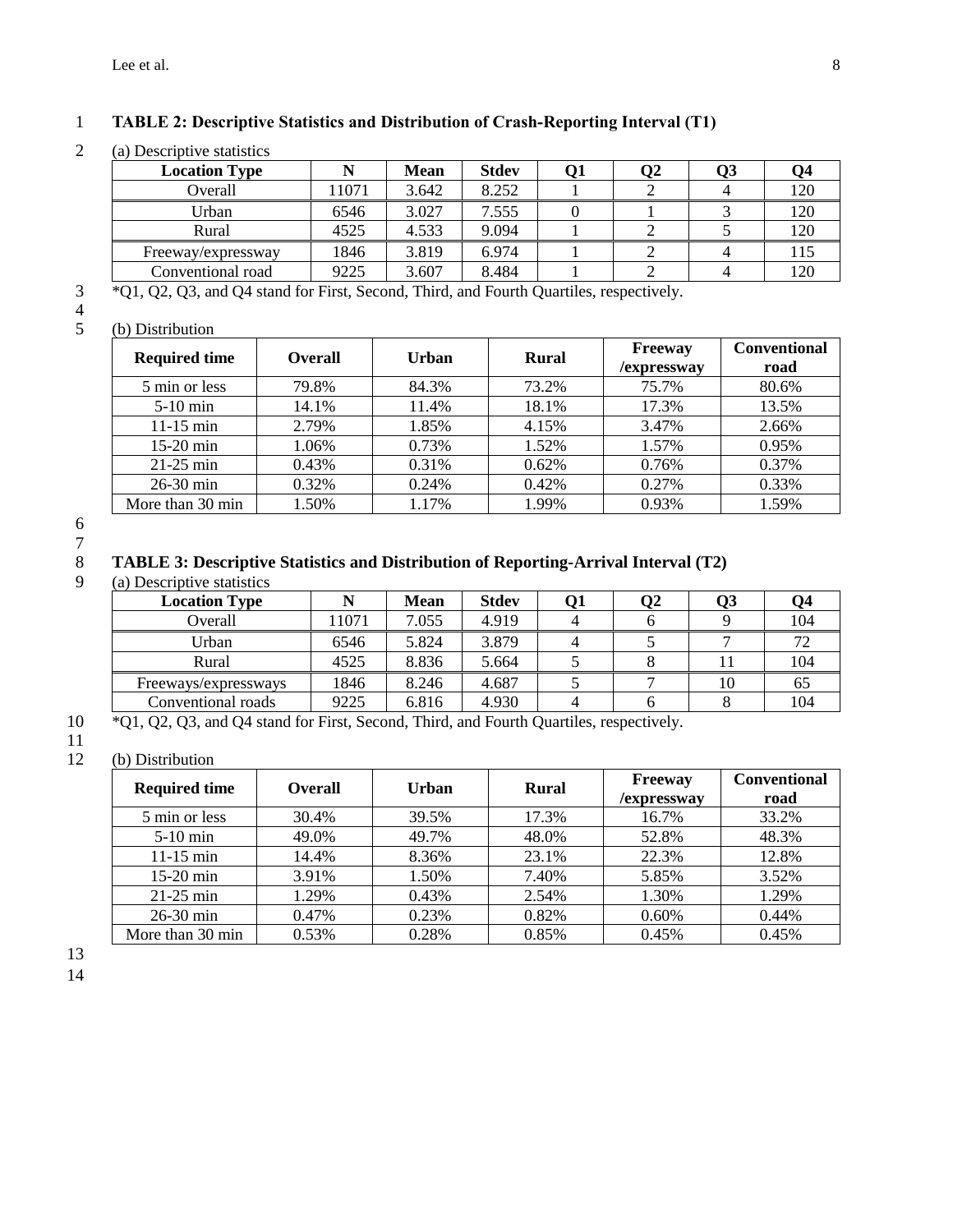

1 **FIGURE 2: Histogram of Crash-Reporting (T1) and Reporting-Arrival (T2)**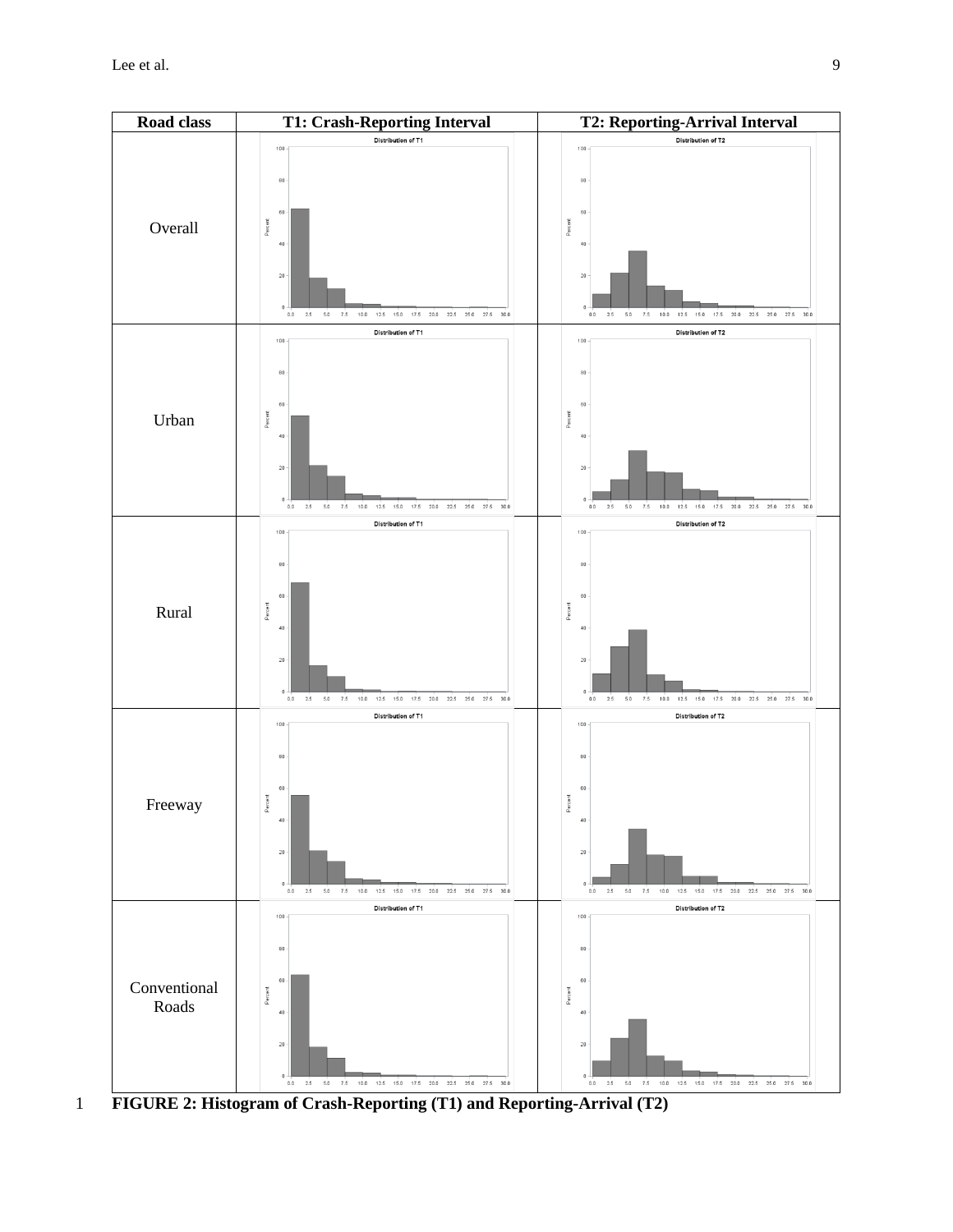# *Modeling Results*

- 
- Table 4 summarizes the median absolute deviation (MAD) values of the estimated models. It
- was found that log-logistic and gamma performed the best for crash-reporting (T1) and
- reporting-arrival intervals (T2), respectively. Still no considerable difference was observed in
- these MAD values. It implies that the other models perform equally well as the best models. For
- instance, the MAD of the log-normal model for T1 (2.886) is almost same as that of the log-
- logistic model (2.884). Similarly, the MAD of the log-logistic model for T2 (2.741) is nearly
- equal to that of the gamma model (2.740). Also, the significant variables were almost identical.
- Thus, it is possible that the best models in this study may be replaced if different dataset is used.
- Table 5 summarizes the modeling results for T1 and T2 with the smallest MAD, the modeling
- results will be discussed in the following section.

### **TABLE 4: Comparison of Median Absolute Deviation (MAD) Values between the Models**

| <b>Model</b> | <b>T1: Crash-Reporting Interval</b> | <b>T2: Reporting-Scene Arrival Interval</b> |  |  |  |  |
|--------------|-------------------------------------|---------------------------------------------|--|--|--|--|
| Exponential  | 2.914                               | 3.053                                       |  |  |  |  |
| Gamma        | 2.894                               | 2.740                                       |  |  |  |  |
| Log-Logistic | 2.884                               | 2.741                                       |  |  |  |  |
| Log-normal   | 2.886                               | 2.751                                       |  |  |  |  |
| Weibull      | 2.918                               | 2.743                                       |  |  |  |  |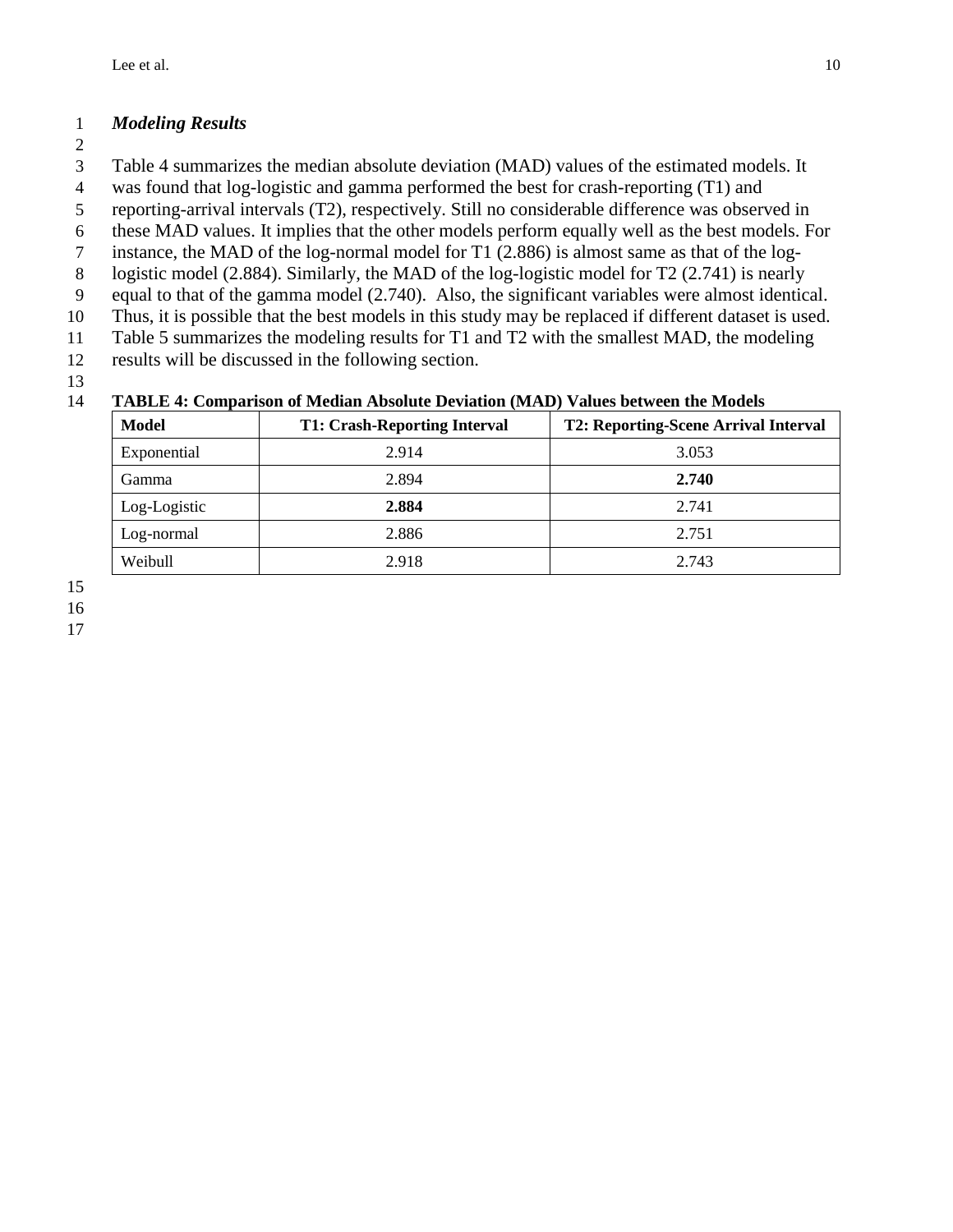# 1 **TABLE 5: Modeling Results**

|                                 |                                                |                          | Log-logistic model for T1: Crash- |                          | <b>Gamma model for T2: Reporting-</b> |                           |                          |
|---------------------------------|------------------------------------------------|--------------------------|-----------------------------------|--------------------------|---------------------------------------|---------------------------|--------------------------|
| Category                        | <b>Variable</b>                                |                          | <b>Reporting Interval</b>         |                          | <b>Arrival Interval</b>               |                           |                          |
|                                 |                                                | <b>Estimate</b>          | Std. Err.                         | p-value                  | <b>Estimate</b>                       | Std. Err.                 | p-value                  |
|                                 | Intercept                                      | 1.4145                   | 0.0388                            | < .0001                  | 1.7844                                | 0.0767                    | < .0001                  |
| Person                          | Whether all crash-involved persons were killed | 0.0527                   | 0.0180                            | 0.0033                   | 0.0728                                | 0.0122                    | < .0001                  |
| Traffic                         | Log (vehicle-miles-traveled per square mile)   | $-0.0112$                | 0.0046                            | 0.0151                   | $\blacksquare$                        | $\overline{\phantom{a}}$  |                          |
|                                 | Proportion of heavy vehicle traffic            |                          |                                   |                          | 1.1596                                | 0.1181                    | < .0001                  |
|                                 | Freeway/expressway                             | 0.1698                   | 0.0238                            | < .0001                  | 0.2299                                | 0.0150                    | < .0001                  |
| Functional classification       | Arterial road                                  | 0.0376                   | 0.0181                            | 0.0380                   | $\overline{\phantom{a}}$              |                           |                          |
|                                 | Collector                                      | $\qquad \qquad -$        |                                   |                          |                                       |                           |                          |
|                                 | Lane counts                                    | $\overline{\phantom{a}}$ | $\overline{\phantom{a}}$          | $\overline{\phantom{a}}$ | $-0.0192$                             | 0.0065                    | 0.0032                   |
| Roadway                         | Curve                                          | 0.0845                   | 0.0200                            | < .0001                  |                                       |                           |                          |
|                                 | Log (road lengths per square mile)             |                          |                                   |                          | $-0.1035$                             | 0.0088                    | < .0001                  |
|                                 | Intersection                                   | $-0.0861$                | 0.0176                            | < .0001                  | $-0.0748$                             | 0.0125                    | < .0001                  |
| Location                        | Interchange                                    |                          |                                   |                          | $-0.1103$                             | 0.0441                    | 0.0124                   |
|                                 | Urban (vs. rural)                              | $-0.1457$                | 0.0201                            | < .0001                  | $-0.2190$                             | 0.0127                    | < .0001                  |
| Driver action                   | Hit-and-run involved                           | 0.0835                   | 0.0325                            | 0.0102                   | $\equiv$                              | $\mathbb{L}^{\mathbb{N}}$ |                          |
|                                 | Dark without lighting                          | 0.1970                   | 0.0183                            | < .0001                  | 0.0676                                | 0.0122                    | < .0001                  |
| Lighting condition              | Dark with lighting                             | 0.0555                   | 0.0190                            | 0.0035                   |                                       |                           |                          |
|                                 | Dawn                                           | 0.1348                   | 0.0542                            | 0.0129                   | 0.1300                                | 0.0378                    | 0.0006                   |
|                                 | Proportion of agriculture areas                | $\overline{\phantom{a}}$ |                                   | $\overline{\phantom{a}}$ | 0.1349                                | 0.0252                    | < .0001                  |
| Land-use                        | Proportion of public areas                     |                          |                                   |                          | 0.1546                                | 0.0427                    | 0.0003                   |
|                                 | Proportion of residential areas                | $-0.1669$                | 0.0363                            | < .0001                  | 0.0837                                | 0.0291                    | 0.0040                   |
| Car-ownership                   | Proportion of family with 2 or more vehicles   |                          |                                   |                          | 0.1579                                | 0.0356                    | < .0001                  |
| Socio-demographic               | Log (employments per square mile)              | $-0.0444$                | 0.0051                            | < .0001                  |                                       |                           |                          |
|                                 | Log (school enrollments per square mile)       | $-0.0064$                | 0.0029                            | 0.0270                   | $-0.0097$                             | 0.0021                    | < .0001                  |
| Commuter                        | Proportion of commuters using car              |                          |                                   |                          | 0.2046                                | 0.0809                    | 0.0114                   |
|                                 | Proportion of commuters who walk               | $-0.7213$                | 0.2893                            | 0.0127                   | $\overline{\phantom{a}}$              | $\overline{\phantom{a}}$  | $\qquad \qquad -$        |
| Log-logistic parameter          | Scale                                          | 0.4412                   | 0.0035                            | $\overline{\phantom{a}}$ | $\overline{\phantom{a}}$              | $\overline{\phantom{a}}$  | $\overline{\phantom{a}}$ |
| Gamma parameters                | Scale                                          | $\overline{\phantom{a}}$ |                                   | $\overline{\phantom{a}}$ | 0.5451                                | 0.0037                    |                          |
|                                 | Shape                                          |                          |                                   | $\blacksquare$           | 0.2829                                | 0.0173                    | $\overline{a}$           |
| Median Absolute Deviation (MAD) |                                                |                          | 2.884<br>2.740                    |                          |                                       |                           |                          |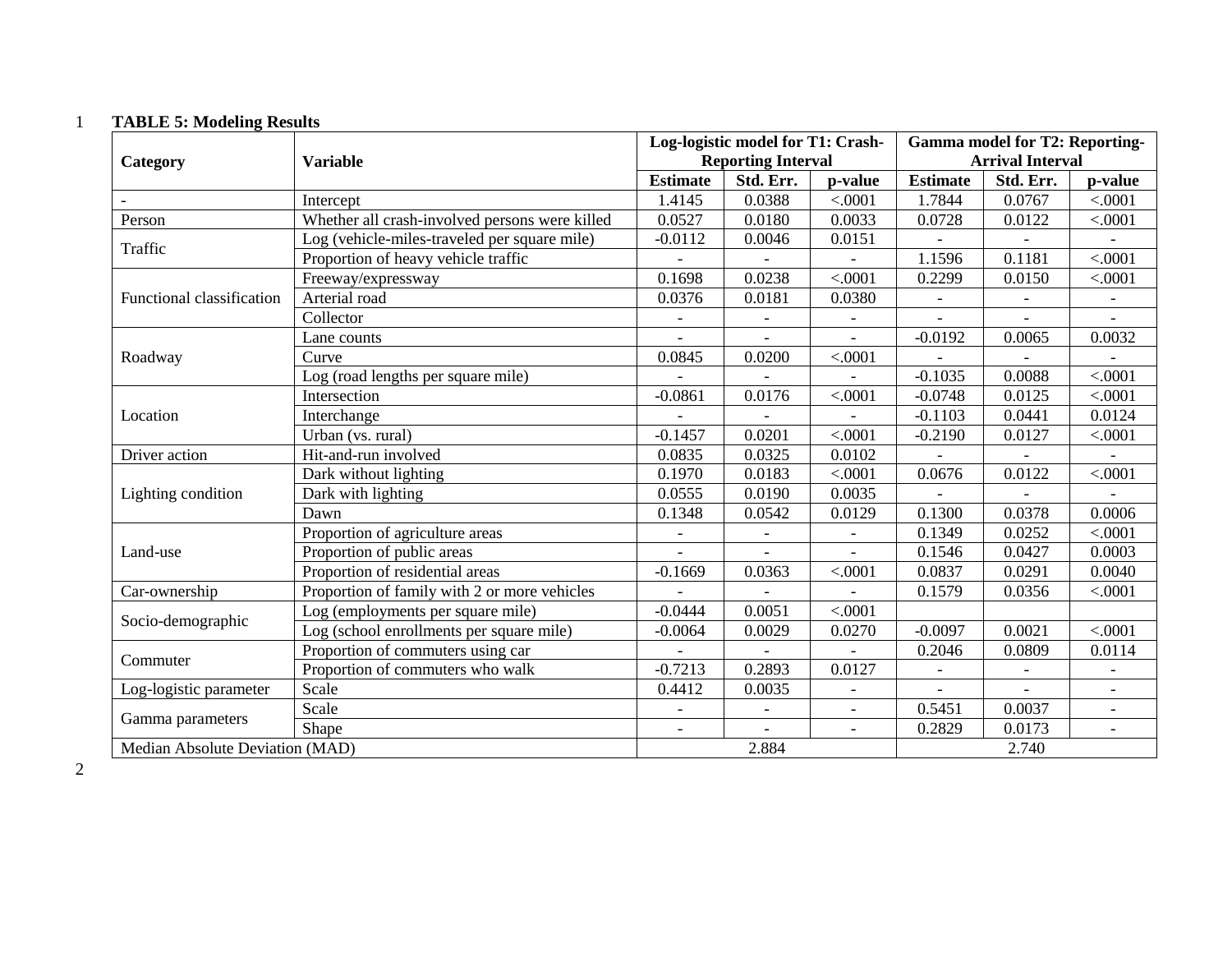- **DISCUSSION AND CONCLUSIONS**
- 

 It should be noted that the modeling results do not imply a cause-effect relationship but association only. The log-logistic model revealed many significant factors for T1 (Table 5). First of all, 'Whether all crash-involved persons were killed' has a positive effect on T1, which indicates that T1 would be significantly prolonged if all crash-involved people died. If any person survived from the crash and is conscious, this person can report the crash; however, there would be no one to report the crash if all crash-involved people died or were unconscious at the scene. On the other hand, it is also possible that the prolonged T1 resulted in deaths of all crash- involved persons. 'Log (vehicle-miles-traveled per square mile)' is the variable that shows the intensity of traffic volume in a unit area. It is noted that the traffic volume density is not of the roadway where the crash occurred. As the variable was processed from TAZs, it shows the traffic volume density of the zone. The traffic volume density variable has a negative coefficient, which implies that the area with larger volume density can quickly detect and report a crash as there are more drivers and people. Along with the traffic volume density, there are several conditions that a crash can be reported promptly such as 'Intersection', 'Urban (vs. rural)', 'Proportion of residential areas', 'Log (employments per square mile)', 'Log (school enrollments per square mile)', and 'Proportion of commuters who walk'. Furthermore, 'Hit-and-run involved' has a positive relationship with T1. Many hit-and-run crashes occur where the driver believes that he or she would not be noticed by others. Thus, the crashes happening in such areas are less likely to be reported promptly. Two functional classification variables, 'Freeway/expressway' and 'Arterial road' are positively associated with T1. It shows that crash occurrence on the roadway of higher classification (i.e., freeway/expressway and arterial) may need more time to be reported compared to collectors and local roads. 'Curve' is positively correlated with T1. It may be because the crashes occurring on the curve section are less likely to be detectable than those on the straight section. Moreover, all dark conditions were found to have a positive association with T1. It is interesting to note that the dark condition without lighting has the largest effect, the dawn condition is the second largest, and the dark condition with lighting has the smallest effect. It may infer that it is possible to reduce the crash-reporting interval by installing more lighting in key locations.

 Moreover, many significant factors were found from the gamma model for T2 as shown in Table 5. 'Whether all crash-involved persons were killed' was also significant as in the T1 model. It is as expected because if all crash-involved persons died from the crash it would be difficult to find the exact crash location, which may considerably delay T2. Several variables indicating that they are located in suburban or rural areas are found to have a positive relationship with T2, including 'Proportion of heavy vehicle traffic', 'Proportion of agriculture areas', 'Proportion of public areas', 'Proportion of residential areas', 'Proportion of family with 2 or more vehicles', and 'Proportion of commuters using car'. The result showed that crashes happening in suburban or rural areas need more time for EMS arrival. On the other hand, there are three factors representing urban areas including 'Log (road lengths per square mile)', 'Urban (vs. rural)', and 'Log (school enrollments per square mile)'. Since these three variables have negative coefficients, it can be interpreted that the urban areas require shorter time for EMS to arrive. 'Freeway/expressway' has a positive sign, which implies more time would be required for EMS dispatch. Because freeways and expressway are full access controlled roadways EMS vehicles

can only access from ramps, which results in extended T2. Regarding the lighting condition, both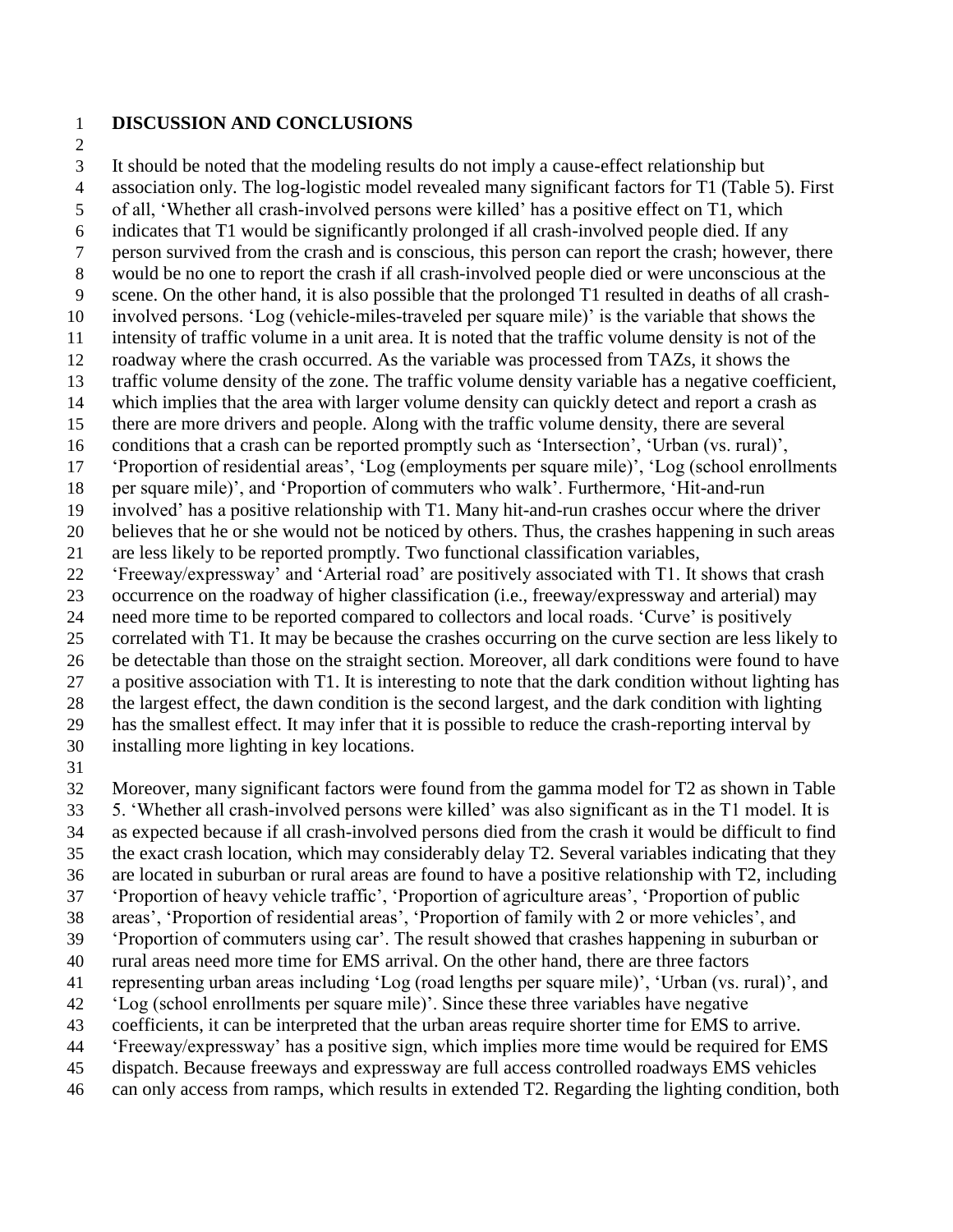'Dark without lighting' and 'Dawn' is positively related to T2. It would be very hard to detect precise crash locations under such dark environments. It was also shown that shorter T2 is observed at 'Intersection' and 'Interchange'. It is possible that it is because these locations are easier to access. Lastly, 'Lane counts' has a negative relationship with T2. It suggests that multilane highways have shorter T2 compared to two-lane highways. It is anticipated that the findings from this study can be used to develop effective and practical strategic plans to minimize EMS reporting and dispatch time and, therefore, decrease the possibility of fatalities. In order to reduce the crash-reporting interval (T1), the following policies or countermeasures may be suggested: • Conduct frequent patrols on non-local roads with less traffic volume, particularly during the nighttime. Systems as OnStar and in the future connected vehicles technology could lead to improvement of T1. • Install emergency phones in the area not covered by cell phone networks in rural areas. • Pay attentions to the areas with less populations, employments, and school enrollments. • Install more lights at key locations. The following policies or countermeasures may be effective to reduce the reporting-arrival (T2) interval: • Install sufficient EMS facilities especially in rural areas. • Install emergency access ramps for freeway/expressway in the urban areas. • Use optimized paths to crash locations considering land-use characteristics along with real- time traffic information. • Implement a signal pre-emption technology widely to allow EMS vehicles right-of-way to pass intersections more safely and promptly. The strength of this study is that the authors have applied hazard-based duration models for EMS crash-reporting and reporting-arrival intervals, which has not been adopted until this point. As a result, many factors have been revealed in this study. It is expected that the findings from this study can be used to develop effective and practical strategic plans to minimize EMS reporting and arrival time and, therefore, reduce permanent injuries and fatalities from traffic crashes. Another strength of this study is that data from multiple sources were used including the FARS, the Florida Department of Transportation, the U.S. Census Bureau, and the Florida Department of Revenue. Nevertheless, this study is not without limitations. For example, the authors was able to collect fatal crashes only. If non-fatal crash data are available, it is possible that the severity level of crashes has a significant influence on the EMS time. Furthermore, there are only three EMS-related variables that are provided from the FARS database: (1) Notification Time EMS; (2) Arrival Time EMS; and (3) EMS Time at Hospital; however, the third variable have too many missing values and the arrival-hospital duration could not be analyzed. It would be ideal if the EMS response level information were available such as lights, sirens, etc. but they were not available. Lastly, this study analyzed only duration time with factors; however, did not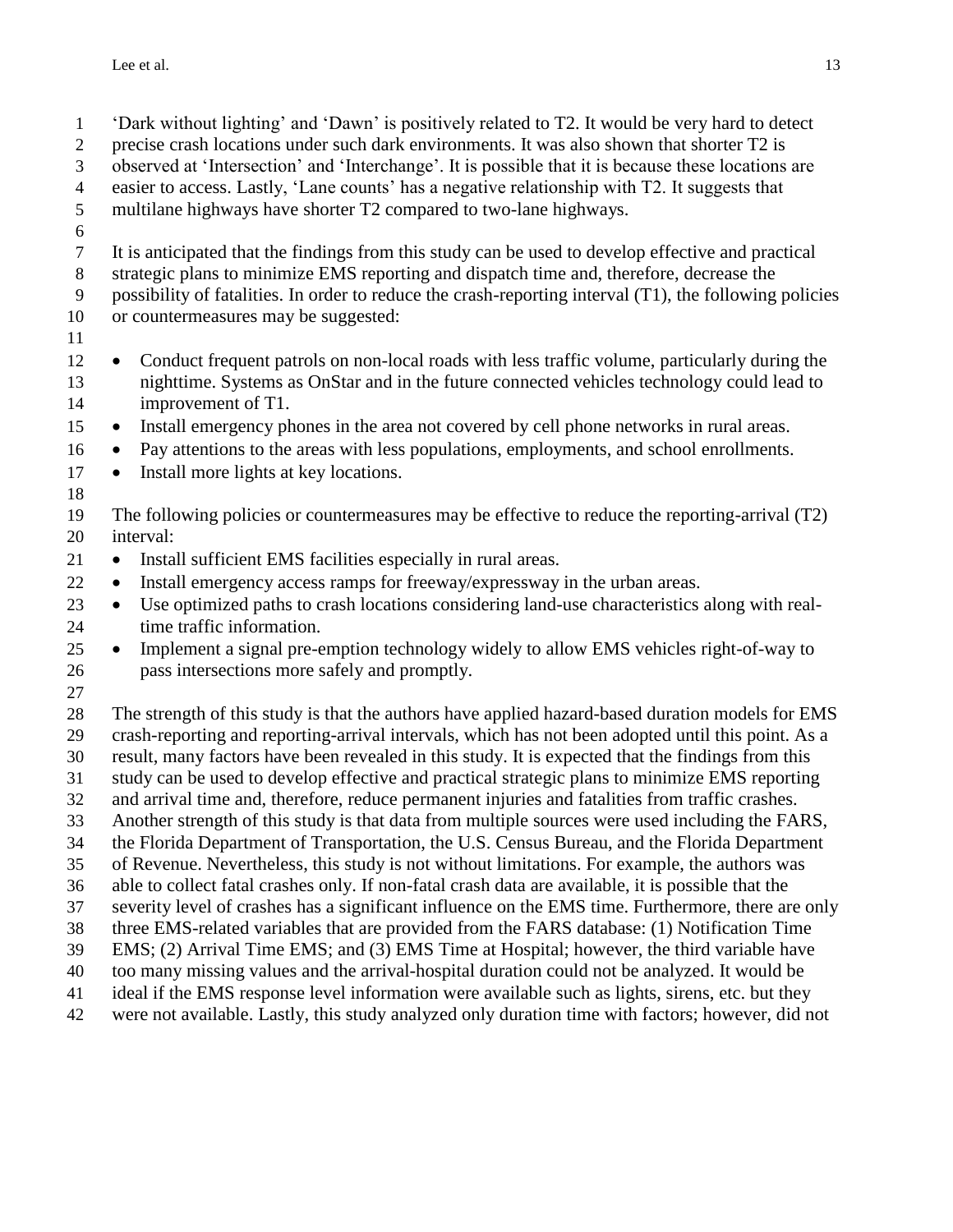correlate failure rate function or hazard function, which can be meaningful. These limitations need to be addressed and overcome in the future studies.

### 

### 

## **REFEENCES**

- <span id="page-13-0"></span> 1. NHTSA. *Traffic Safety Facts 2014*. 2016.
- <span id="page-13-1"></span>2. Clark, D. E., J. Qian, K. C. Sihler, L. D. Hallagan and R. A. Betensky. The Distribution of
- Survival Times after Injury. *World journal of surgery*, Vol. 36, No. 7, 2012, pp. 1562-1570.
- <span id="page-13-2"></span>3. Brodsky, H. The Call for Help after an Injury Road Accident. *Accident Analysis & Prevention*,
- Vol. 25, No. 2, 1993, pp. 123-130.
- <span id="page-13-3"></span>4. Sánchez-Mangas, R., A. García-Ferrrer, A. De Juan and A. M. Arroyo. The Probability of
- Death in Road Traffic Accidents. How Important Is a Quick Medical Response? *Accident*
- *Analysis & Prevention*, Vol. 42, No. 4, 2010, pp. 1048-1056.
- <span id="page-13-4"></span>5. Pell, J. P., J. M. Sirel, A. K. Marsden, I. Ford and S. M. Cobbe. Effect of Reducing
- Ambulance Response Times on Deaths from out of Hospital Cardiac Arrest: Cohort Study. *Bmj*,
- Vol. 322, No. 7299, 2001, pp. 1385-1388.
- <span id="page-13-5"></span>6. O'Keeffe, C., J. Nicholl, J. Turner and S. Goodacre. Role of Ambulance Response Times in
- the Survival of Patients with out-of-Hospital Cardiac Arrest. *Emergency medicine journal*, 2010,
- pp. emj. 2009.086363.
- <span id="page-13-6"></span>7. Castrén, M., R. Karlsten, F. Lippert, E. F. Christensen, E. Bovim, A. Kvam, I. Robertson-
- Steel, J. Overton, T. Kraft and L. Engerstrom. Recommended Guidelines for Reporting on
- Emergency Medical Dispatch When Conducting Research in Emergency Medicine: The Utstein
- Style. *Resuscitation*, Vol. 79, No. 2, 2008, pp. 193-197.
- <span id="page-13-7"></span>8. Yasunaga, H., H. Miyata, H. Horiguchi, S. Tanabe, M. Akahane, T. Ogawa, S. Koike and T.
- Imamura. Population Density, Call-Response Interval, and Survival of out-of-Hospital Cardiac
- Arrest. *International journal of health geographics*, Vol. 10, No. 1, 2011, pp. 1.
- <span id="page-13-8"></span>9. Evanco, W. M. The Potential Impact of Rural Mayday Systems on Vehicular Crash Fatalities.
- *Accident Analysis & Prevention*, Vol. 31, No. 5, 1999, pp. 455-462.
- <span id="page-13-9"></span>10. Gonzalez, R. P., G. Cummings, M. Mulekar and C. B. Rodning. Increased Mortality in Rural
- Vehicular Trauma: Identifying Contributing Factors through Data Linkage. *Journal of Trauma*
- *and Acute Care Surgery*, Vol. 61, No. 2, 2006, pp. 404-409.
- <span id="page-13-10"></span>11. Brodsky, H. Delay in Ambulance Dispatch to Road Accidents. *American journal of public*
- *health*, Vol. 82, No. 6, 1992, pp. 873-875.
- <span id="page-13-11"></span>12. Meng, Q. and J. Weng. Uncertainty Analysis of Accident Notification Time and Emergency
- Medical Service Response Time in Work Zone Traffic Accidents. *Traffic injury prevention*, Vol.
- 14, No. 2, 2013, pp. 150-158.
- <span id="page-13-12"></span>13. Yasmin, S., N. Eluru and A. R. Pinjari. Analyzing the Continuum of Fatal Crashes: A
- Generalized Ordered Approach. *Analytic methods in accident research*, Vol. 7, 2015, pp. 1-15.
- <span id="page-13-13"></span>14. Nam, D. and F. Mannering. An Exploratory Hazard-Based Analysis of Highway Incident
- Duration. *Transportation Research Part A: Policy and Practice*, Vol. 34, No. 2, 2000, pp. 85-
- 102.
- <span id="page-13-14"></span>15. Chung, Y. Development of an Accident Duration Prediction Model on the Korean Freeway
- Systems. *Accident Analysis & Prevention*, Vol. 42, No. 1, 2010, pp. 282-289.
- <span id="page-13-15"></span>16. Bhat, C. R. A Generalized Multiple Durations Proportional Hazard Model with an
- Application to Activity Behavior During the Evening Work-to-Home Commute. *Transportation*
- *research part B: methodological*, Vol. 30, No. 6, 1996, pp. 465-480.